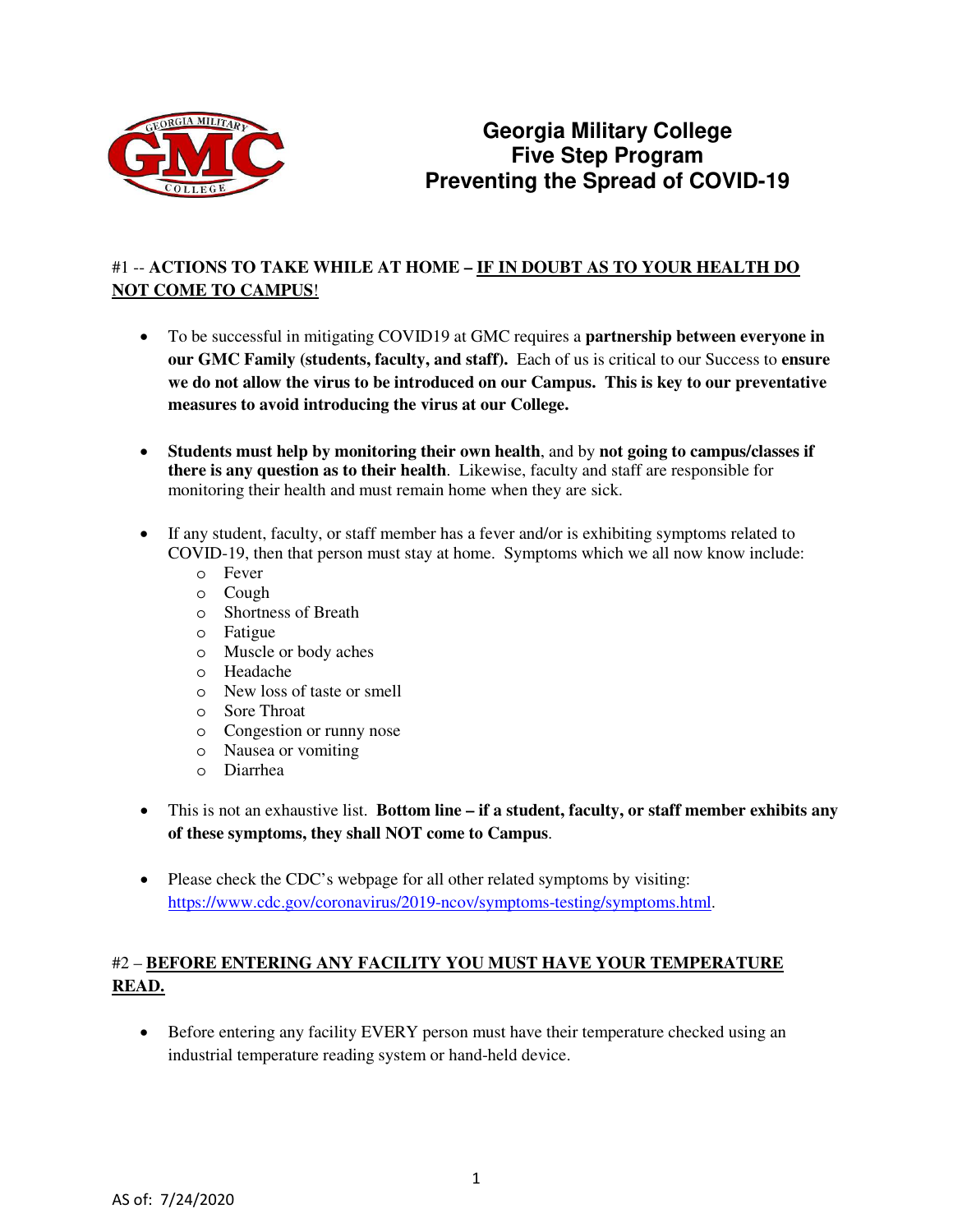- Any student who registers a temperature of 100 degrees or more will be denied admission to the facility for the day.
- Any faculty or staff member who registers a temperature of 100.4 or more will not be permitted on campus.
- Additionally, all persons must have a mask with them in order to gain entry to a GMC campus.
- Any student who remains at home out of caution or is sent home will work with their professors and within GMC's attendance policy to ensure their success.
- The temperature check is key to our preventative measures to avoid introducing the virus at our College.

#### #3 – **AIR PURIFICATION AND SURFACE SANITATION**.

- While on campus all classrooms and student areas will be equipped with ionizer systems which will continually clean indoor air. Ionizer systems have demonstrated in a study to reduce COVID-19 by 99.4% within 30 minutes.
- This is key to the GMC preventative program if the virus is introduced on campus, the virus is immediately eradicated.
- GMC works within the CDC guidelines on enhanced cleaning and use of approved chemicals to fight the spread of COVID-19.
- High traffic areas and 'touch points' are continually sanitized with daily cleaning of all occupied areas.
- Classrooms and student areas are disinfected daily, and more often if needed. There is also a method known as 'fogging' that additionally be used when appropriate.
- All classrooms and student areas are equipped with hand sanitizers to be used upon entry.
- All sinks in restrooms, locker rooms, classrooms, and labs are equipped with soap dispensers for required hand washing and are refilled daily.

### #4 – **EVERYONE ON CAMPUS, EVEN VISITORS, WILL BE REQUIRED TO HAVE A FACE MASK AT ALL TIMES; AND KNOW WHEN IT SHOULD BE WORN.**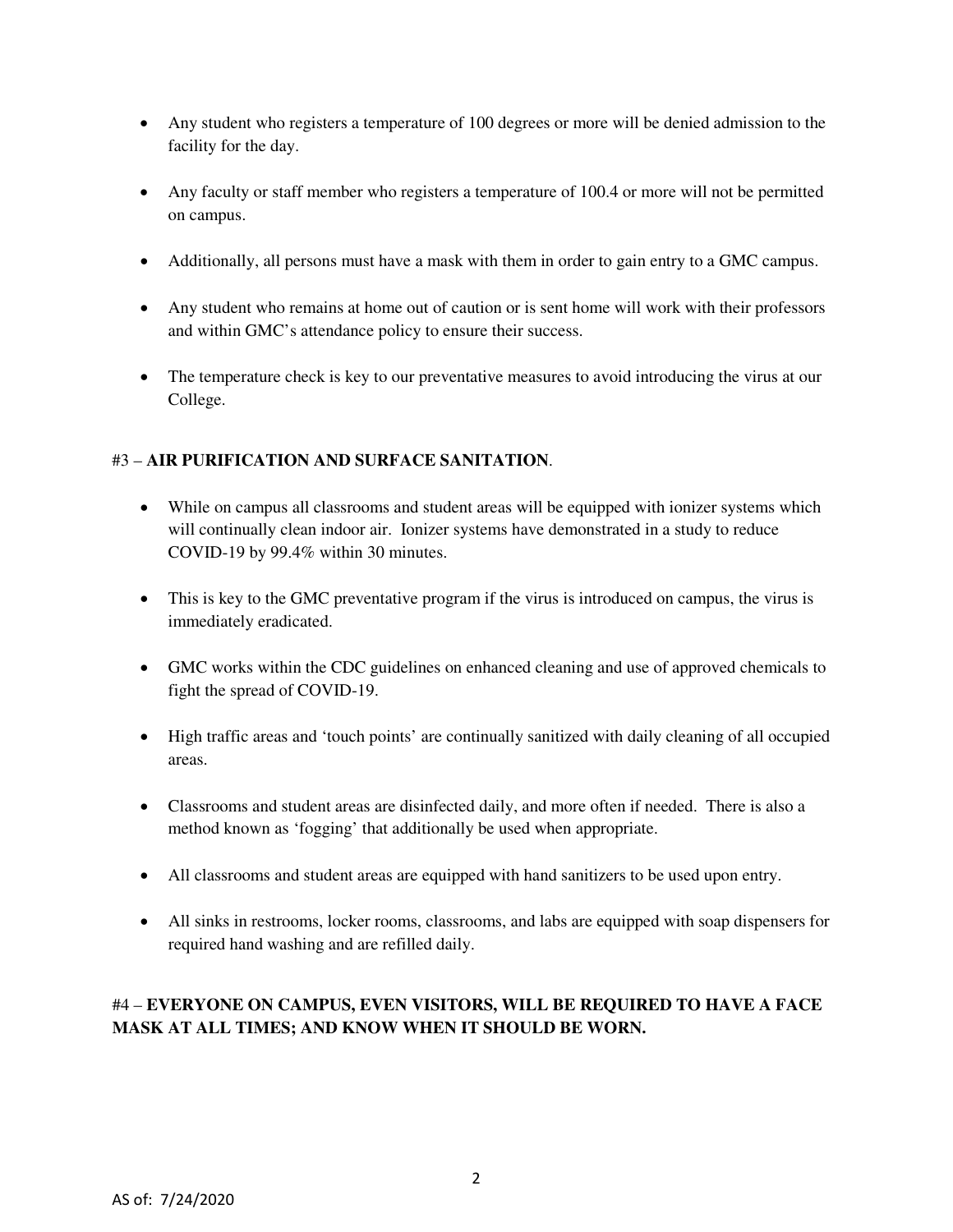- All persons coming on a GMC campus will be required to have a face mask or face covering with them at all times and, if using cloth face covering, to maintain cloth face coverings in a sanitary and safe condition.
- As part of GMC's character mission, we will teach etiquette and respect by every person at our College. Out of courtesy and respect for others EVERYONE is encouraged and expected to wear masks when social distancing is not feasible, especially in crowded hallways between classes. When outside the classroom and you are within six feet of someone wearing a mask and are unable to social distance, please wear a mask.
- If a student, faculty, or staff is wearing a mask in a classroom and you need to engage with them and are within six feet then out of respect and courtesy you should put on your face mask to talk with them.
- If a student, faculty, or staff member, has traveled out of the approximate area where they live, then those individuals should make a personal assessment and determine if they should wear a facial covering at all times for ten days out of respect for others.
- In accordance with Governor Kemp's guidance, ALL food service staff, and anyone assisting with serving any food are required to use masks and gloves at all times.

# #5 – **EVERYONE ON CAMPUS, EVEN VISITORS, WILL FOLLOW THE GMC COVID-19 ETIQUETTE AND PROTOCOLS**.

- **Personal hygiene is critical to help mitigate the possible spread of the virus if it is present**. Therefore, we will **teach and insist our students adhere to the following**:
	- o The habit of washing hands with soap and water for 20 seconds or using hand sanitizer, continually throughout the day while on campus.
	- o The importance of not touching one's own face.
	- o Practice contactless greetings and respect of other's personal spaces.
	- o Discourage sharing of phones, books, or other personal items.
	- o Students, faculty, and staff must exercise SELF-RESPONSIBILITY and continuously conduct SELF-ASSESSMENTS (i.e. "Am I feeling well?", "What's my temperature?", "Is social distancing feasible?", "Should I be wearing a mask?").